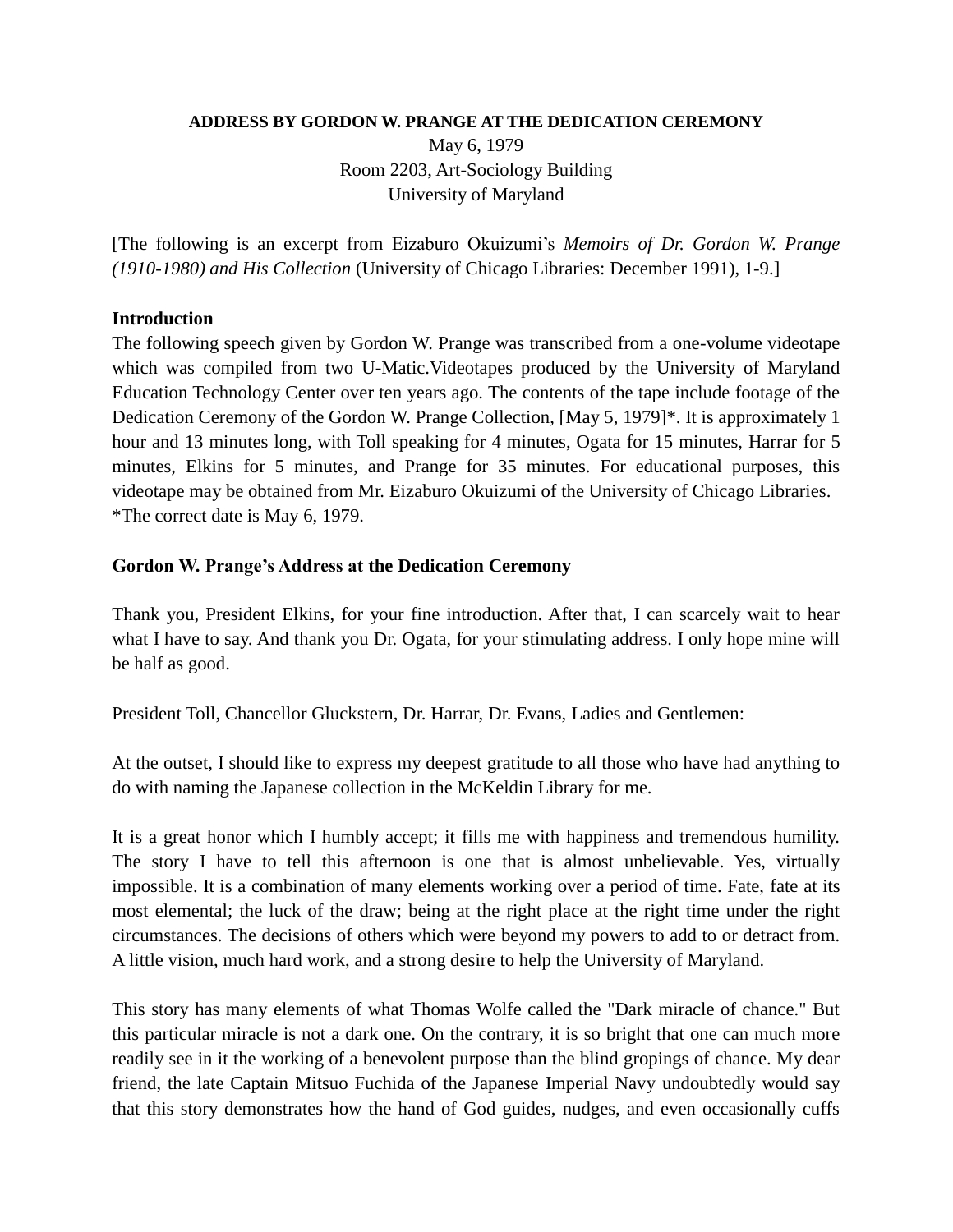one of his children into the path designed for him. This story has never ceased to fascinate me and I hope you find it half as fascinating as I do. Time forces me to leave out many things but permit me to give you at least a bare outline.

We begin with that fateful day of December the seventh 1941 when the Japanese bombed Pearl Harbor. I was just as shocked, bewildered, astonished, grieved, and angry as any American. And like millions of my countrymen, I was abysmally. and I admit it, disgracefully, ignorant of Japan and her people. At that moment, I was engrossed in the subject of Hitler's socialist nationalism. I had studies at the University of Berlin in 1935 and 36, heard Hitler speak several times and was preparing a book about Hitler as a demagogue and propagandist. Had anyone said to me "Akagi, Kaga, Hiryu, Soryu, Shokaku, Zuikaku," I would have concluded that he was speaking Japanese. Little did I know that these were the six carriers that formed the nucleus of the Japanese task force--the largest in the world at that time. I was almost as ignorant of the United States Navy. And if anyone had mentioned Pearl Harbor to me, I probably would have thought of an oyster bed. Had anyone told me on Pearl Harbor Day that I, poor little old me, a newly minted associate professor of history at the University of Maryland, would eventually go to Japan and talk at length with virtually every surviving Japanese who had anything to do with that audacious operation, I would have said, "Man, you are beyond hope and redemption." Had the same person added that I would write a 4-volume work on the subject, from both the United States and Japanese points of view, I would have replied, "You're out of your mind." And then had Mr. Whosit taken another look at his crystal ball, and predicted that someday the leader of the Pearl Harbor attack Captain Mitsuo Fuchida and I would become close personal friends and collaborate on his biography, I would have sent for the men in white coats to cart him back to the asylum. On Pearl Harbor Day, as Fuchida led his airmen on their flight into destiny, he hated the gizzard of the United States. He believed in maximum destruction, and wanted nothing more than to sink as many American ships as possible and turn every available American aircraft into a torch lighting the way for a decisive Japanese victory. He would have laughed in the face of anyone who told him that after the war, he would convert to Christianity, become an ardent evangelist, preach many times in the United States to receptive audiences, live in this country for years at a stretch and call the United States his home. Nor would Fuchida ever have believed in his wildest dreams, that his fine son Yoshio would finish his education in the United States, take his degree in architecture at the University of Oregon, marry an American girl of Caucasian race, become an American citizen, and establish his own architectural firm in New York City. Nor could he have possibly imagined that his beautiful daughter Miyako, and I tell you she is beautiful, would also come to the United States, study interior design in California, marry of all people an U.S. marine corps sergeant, and plan to take out her citizenship papers.

As the war in the Pacific moved on, I along with most of my other countrymen followed the exploits of that legendary figure General Douglas MacArthur. Never did it cross my mind that one day I would stand before that five-starred general in his sumptuous office in Tokyo, and brief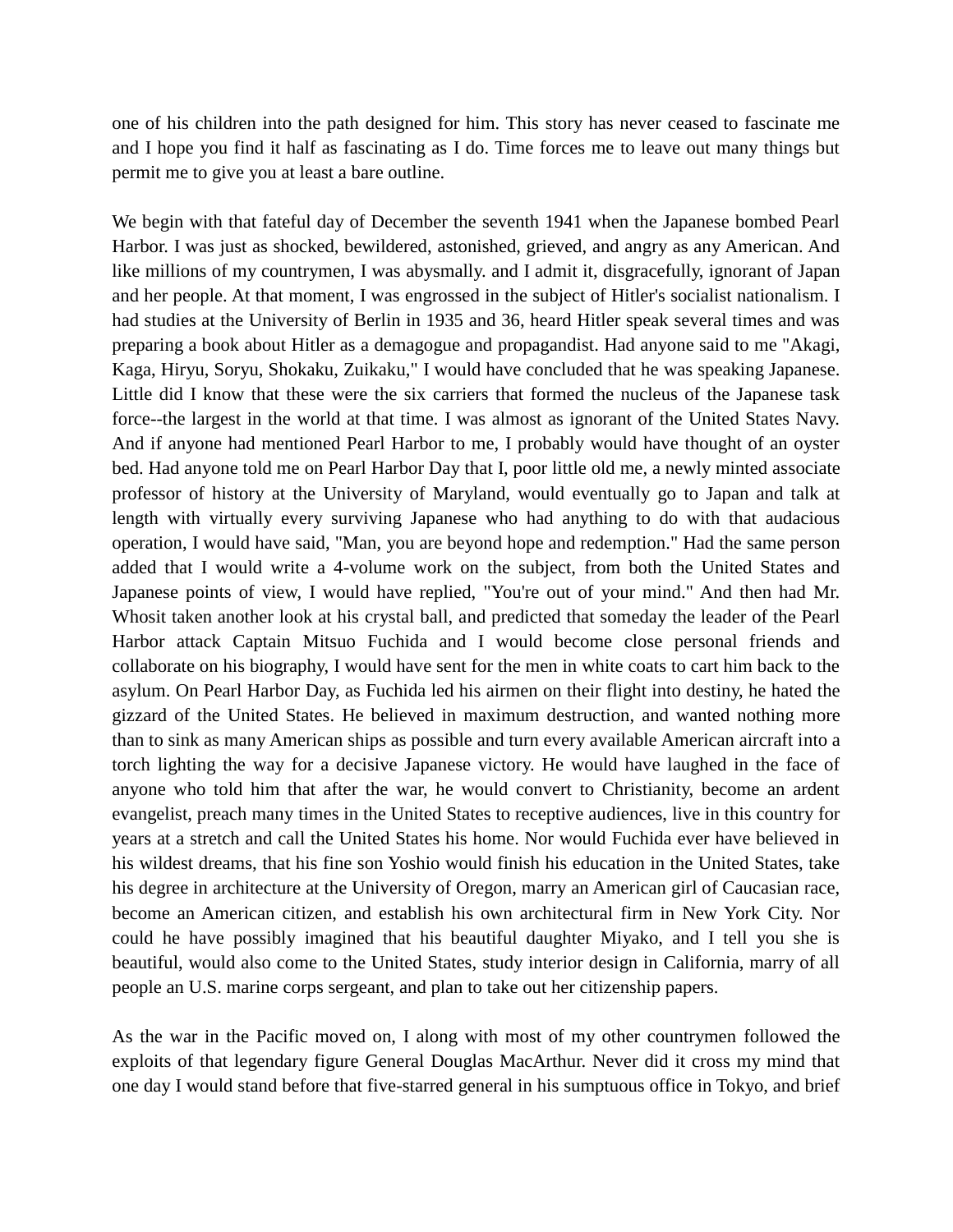him for an hour on the four volumes of his reports that the chief of his historical section, which I prepared for him. Or that thereafter General MacArthur, his G-2 Major General Charles Willoughby and I would sit in that awesome sanctum for another 50 minutes, discussing the war in Korea, conditions in the Far East, and communism in the world in general. Neither could I have anticipated that I would sponsor a Japanese student in the United States, one Toshio Ikeda, that he would live in my home for 5 years, become the much beloved elder brother of my three children, and graduate from the University of Maryland in 1956. Nor did I ever visualize that one day in Tokyo during the summer of 1949 that I would begin shipping to the University of Maryland one of the largest collections of materials anywhere in the world on the Occupation of Japan. Neither could I have foreseen that 30 years after I sent the first shipment, the university would do me the signal honor, by naming these documents the Gordon W. Prange Collection.

As I told President Elkins and as I wrote to Chancellor Gluckstern on May 30th of last year, "I had no idea when I prepared these materials in General Headquarters Far East Command Tokyo in 1949, that anything like this would develop. Nor, did 1 think in such terms when I returned to the University in the fall of 1951. My only consideration was to acquire this valuable material for Maryland's library because at that time it was sorely in need of help of every possible kind. I was so greatly pleased to be able to this." So you can believe that today is a very special occasion for me that I shall remember with pride all the days of my life. In fact, today is the highwater mark of my career, here at the University of Maryland.

How did this all come about? That is something of a Ripley's Believe It or Not. For roughly the first third of my life, nothing seemed less likely than I would have anything to do with Japan. The chances of my encountering the Japanese were approximately those of meeting a little green man from outer space. Even during my college years, I never gave a thought to taking a course in Japanese language, history, or anything else Japanese. On the eve of World War II, by the standards of that day, I was fairly well educated, and I say fairly well, establishing a foothold on the beachhead of academia, yet profoundly ignorant of one of the major nations and greatest peoples of this earth. In this state of mind I had a lot of company. Far too many Americans wallowed in the state of ignorance of Japan so-profound that we thought we knew all the answers. In the period 1940 to 1941, U.S. newspaprs and magazines hammered home the myth of Japanese inferiority with the consistency of a pneumatic drill. A few objective observers saw the light, but for the most part the American people assured one another that Japan was virtually bankrupt, short of raw materials, lacking in foreign exchange, and hopelessly bogged down in China.

[damaged section]...something of a throwback to the days of Nelson. And it took a certain amount of nerve to face him. But in those days I had enough gall to be divided into three parts. That's the truth. And still young enough to consider it quite my duty to point out to the Navy the errors of its ways. The captain listened impassively while I presented my case and asked for a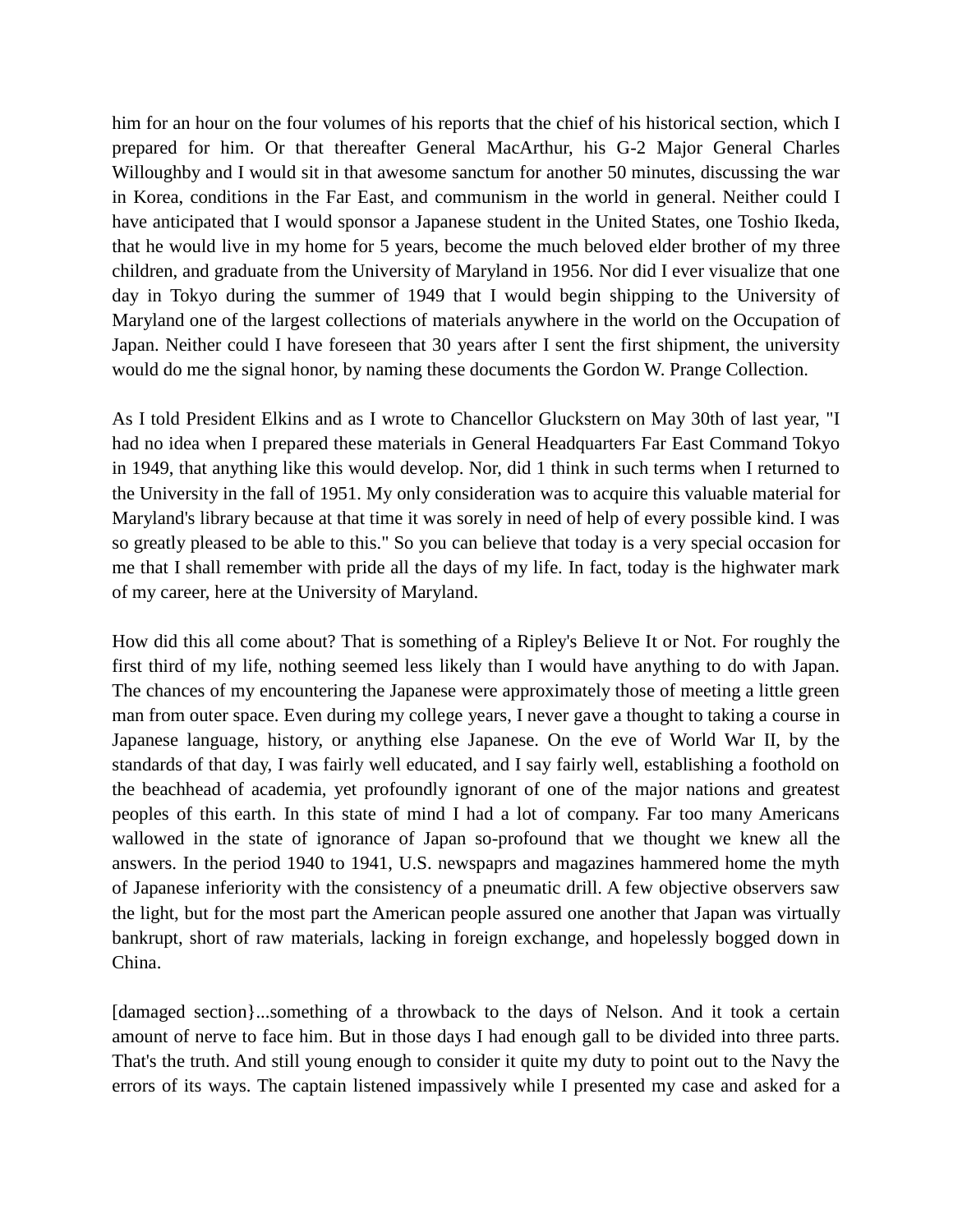transfer to the European theater of operation. When I seemed to nm out of gas, this latter day Ahab asked, "Are you through, Lieutenant?" He indicated somewhat sardonically that if I was, he would like to get a word in edgewise. He made it quite clear that so called European "experts" were a dime a dozen. For as those knowledgeable about Japan were in such short supply that the Navy had to more or less shanghai likely prospects and make them experts on Japan in spite of themselves. "You should be proud to have been selected for this important duty," he emphasized. He added by remarking with words to this effect: "We're going to get along fine, Lieutenant, and you're going to be the one doing the getting." I emerged from this session, battered an ego, disgruntled, and disgusted. In fact, I felt like a harpooned Moby Dick. My first executive officer in the Navy had told a group of us raw recruits at the Fort Schuyler Indoctrination School that the Navy consisted of three types: little twerps, big you-know-whats, and lieutenant commanders. Only he didn't say "big you-know-whats" and I'm not going to repeat what he said. I wondered into just what category that old barnacle fit. But later I came to realize that the Captain had done me a tremendous favor. By his firm decision, he gave me a whole new world, a lifetime's direction, and a host of wonderful Japanese friends I would never have met otherwise. Sometimes it takes a real charge of dynamite to blast people out of their comfortable little ruts they have worn for themselves. The captain lit the fuse and I am eternally grateful to him.

From Columbia I moved on to Princeton University where I switched from student to teacher on the staff of the U.S. Navy School of Military Government. There I taught Japanese administrative policy, procedures, and organization. From Princeton, the Navy sent me to the Civil Affairs Staging Area at Monterey, California for final polishing and to await assignment. After completing the courses, I was somewhat bored, and decided to brush up on the Russian language which I had studied in Berlin and at the University of California which I attended for 10 weeks in 1937 as a post-doctorate student on a scholarship from the Institute of Pacific Relations. The Navy gave me permission to study at California for 90 days. While there, I made arrangements with the Russians in the History Department that after my tour of duty in Japan, I should work out a program with Maryland which would enable me to study Russian history and language intensively at California for another year and two summers, then work in the academic field of Russian-German relations. So I went to Japan with the idea of fulfilling my obligations, collecting my points, and getting out. Not that I disliked Japan--quite the contrary. The ravages of war could not conceal the sheer beauty of the country. And several early experiences predisposed me in favor of the Japanese people.

On my very first visit to Tokyo, I happened to drop my fountain pen in a terribly bombed out area. I did not even notice the loss until a Japanese man shouting and waving his hands about 50 yards behind me caught my attention and handed me my pen. It was a good one and I would have been none the wiser had he pocketed it. There was nothing stopping him, nothing that is, except his own integrity. And in my account book, that scored a big plus for the Japanese. On another occasion, I boarded the wrong train from Tokyo to Yokosuka Naval Base--this was in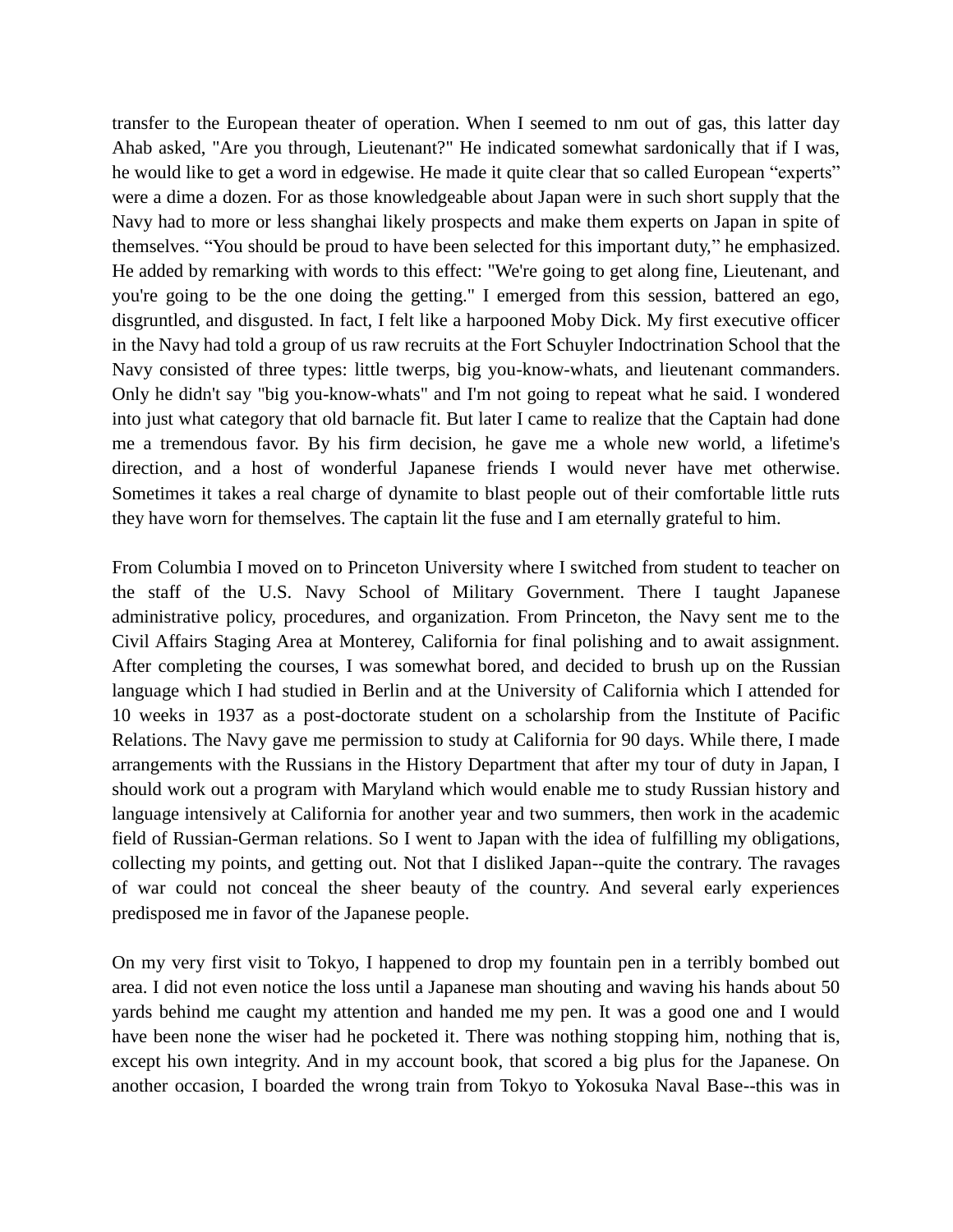mid-November. I was the only American in a car full of Japanese. They could have murdered me, and buried my body beside the track, and my disappearance probably would have remained forever a mystery. Or they could have ganged up on me and snatched my wallet. Instead they inquired among themselves until a man who lived near Yokosuka understood my problem. He volunteered to put me at a station near a U.S. Marine Corp Post where I could catch a bus to Yokosuka. What is more, he accompanied me to the Post to be sure that I made it safely. But regardless of how much I liked the country and its people, at this stage to me Japan was simply an interlude, although an unexpectedly pleasant one in my prearranged life pattern.

As the time neared for me to return to the United States, one evening in late August of 1946, I was having a drink or two at the Dai-ichi Hotel with two good friends, Lt. Col. Percy Bout and Commander Stan Reese--the latter came from Dublin, Georgia and had an accent you could sit on. "Gawdon," he used to say to me, "Gawdon." I called him Pork Chops and Georgia Boy. As we sat chatting about this and that in Commander Reese's room, an Army Colonel named Ronald Ring joined us. He was from G-2 and he told us that he needed someone, or they needed someone, excuse me, for their historical section to help prepare the volumes for MacArthur's campaign in the Pacific and other related subjects. They were having difficulty in finding anyone who had the necessary background in military matters, plus experience in historiography. Commander Reese pointed to me and said, "There's your workhorse." Whereupon Col. Ring asked if I was interested. And if so, what salary I wanted. I wasn't really interested, for I had already packed and was preparing to board ship from Yokosuka within a week to resume my academic career here at the University of Maryland. So, in a mischievous spirit, I replied, "10,000." That was a terrific amount of money in 1946. More than twice I could expect when I returned to Maryland and no offense implied. "That'll hold him.", I thought. And when Ring answered, "We'll be in touch with you," I took this to be the army version of "Don't call us, we'll call you." In this, I was mistaken. To make a long story short, the next morning Ring offered me the job with a grade of GS-14 which in time was raised to GS-15. Not only would this give the salary I asked for and more, I would have free housing and access to the PX, I could bring my family over and have free medical and dental care. All told this would mean about \$15,000 a year. Over the protest of my friends, who thought I was losing my marbles, I turned down this offer not once, but three times. In fact, I recommended two other people for the job.

Finally came the day when I boarded ship at Yokosuka bound for Sasebo, the big naval base on Western Kyushu. There, we would pick up about 1,000 marines and head for San Diego. As the ship weighed anchor, I thought, "This is it. Sayonara, Japan." At Sasebo, the Marines came aboard. But then that dictator, the weather, took a hand. Up flew one of those typhoons in which Japan specializes. Bringing winds that make bamboos kiss the ground, uproot the oaks, soak the country, and blow away entire seaside fishing villages. No skipper in his right mind would leave harbor in a typhoon so there we stayed at Sasebo waiting for it to blow itself out--a period of three days. The second night, a man came aboard. Commander Guy Slope, whom I knew well.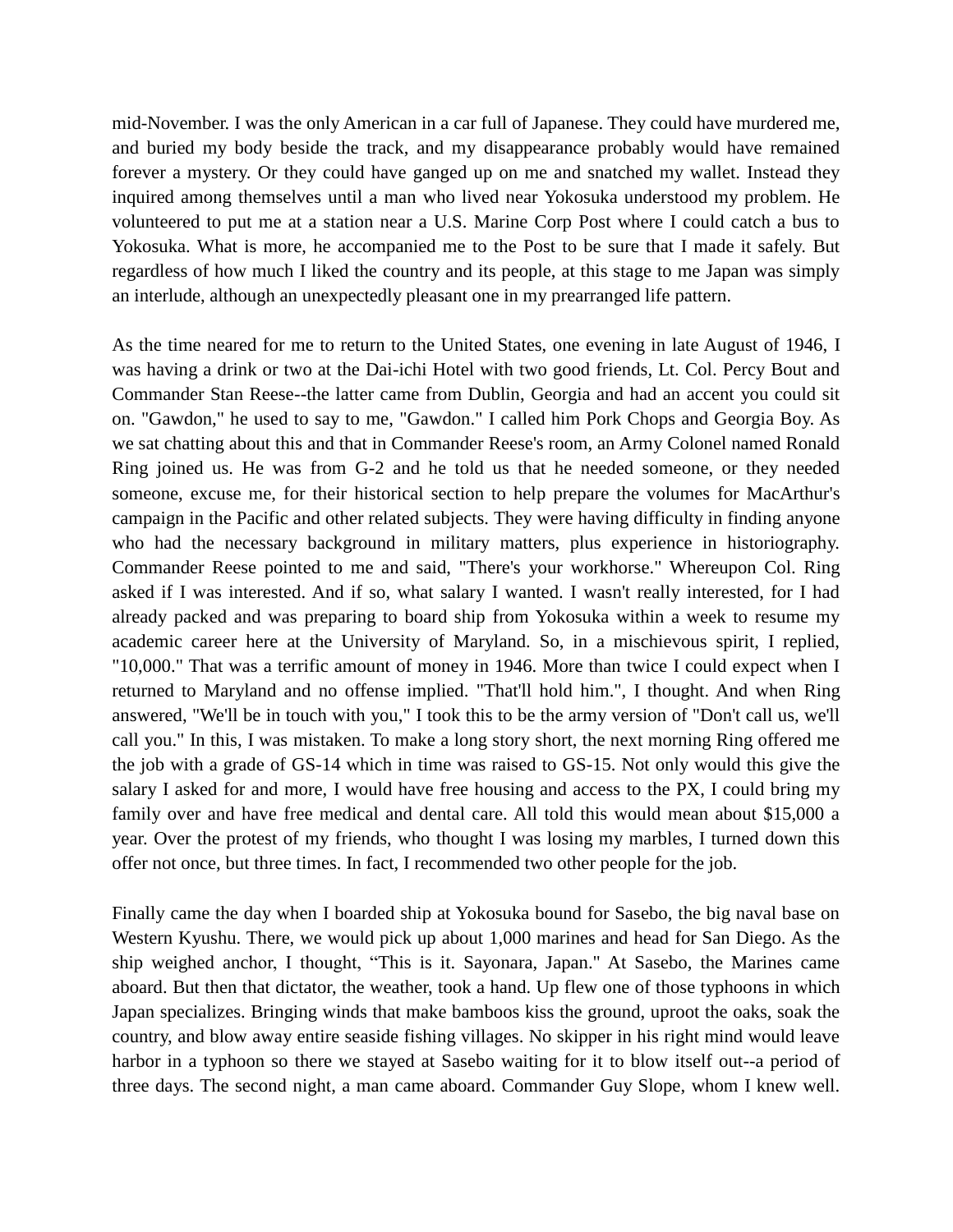He was a former Congressman from Pennsylvania who had been Governor General of Puerto Rico and was a good friend of President Roosevelt. He had been in my class at the Naval School at Columbia University. Slope wanted to know why I didn't ask for a job with the Occupational Forces. I explained that I already turned one down. When I gave him the story, he was amazed and lectured me on what I would be missing. Not only the monetary rewards, but the chance of a lifetime for a rich experience and an inside view of history in the making. He was so urgent, and so genuinely interested, that his words penetrated my consciousness as those of my other friends and colleagues had not. That night, laying in my bunk, I thought and tossed, tossed and thought. When I arose somewhat bleary-eyed the next morning, I decided to write to G-2 saying that I had reconsidered and would like to have the position if it were still open. So I sailed back to the States, arranged to postpone my Russian studies and called Harry Seaberg, the President of the University of Maryland from San Diego. He agreed to give me a leave of absence, provided I sign a contract to return to Maryland. Meanwhile, MacArthur's headquarters confirmed that the job in Tokyo was mine.

Do you wonder, that many times, I have asked myself a number of questions about this unexpected turn of fortune's wheel? Why did Col. Ring drop in at the Dai-ichi Hotel that particular August evening? What impelled him to mention the need for an historian in G-2? Why did the typhoon pick that occasion to strike Kyushu and hold up that ship? Why did Commander Slope come aboard at Sasebo and not capture another vessel, earlier or later? It may seem a little conceited to imagine that the good Lord directed Ring's and Slope's footsteps in my direction, not to mention scaring up a typhoon for my special benefit. But I like to think he might have done so with the University of Maryland Library in mind. There's no use denying the nature of our human destiny. The Russians have a proverb which reads, "One cannot escape his favor." So that is how I found myself on a plane, back to Japan, this time as a civilian to work for the Army.

My boss was Major Charles A. Willoughby, MacArthur's Chief of Intelligence, an interesting, complicated man, who stood out in a staff by no means devoid of characters. He was a big man, about 6 feet 3, and weighed 220 pounds. He was conceited, opinionated, and worshipped MacArthur with an almost sacrilegious fervor. He was also a gentleman, well-educated, and spoke several languages fluently, although when he was excited, his English carried a German accent as heavy as knockwurst and his neck swelled like a bullfrog in the running season. He was a terror, but I worked for him like a machine and we got along famously. We had a large number of Japanese ex-Army and Navy officers working in the Historical Section of G-2, truly outstanding people. They knew what, they knew the war from the Japanese side from personal experience. What prodigious workers they were! And they were absolutely reliable. The only day they took off was May 27th, the anniversary of Japan's decisive victory over the Russians at the famous Battle of Tsushima off the southern tip of Korea in 1905. We Americans did not begrudge them their memory of that past glory. We weren't all that too crazy about the Russians ourselves. Without those wonderful Japanese colleagues, I could never have gained the insight into the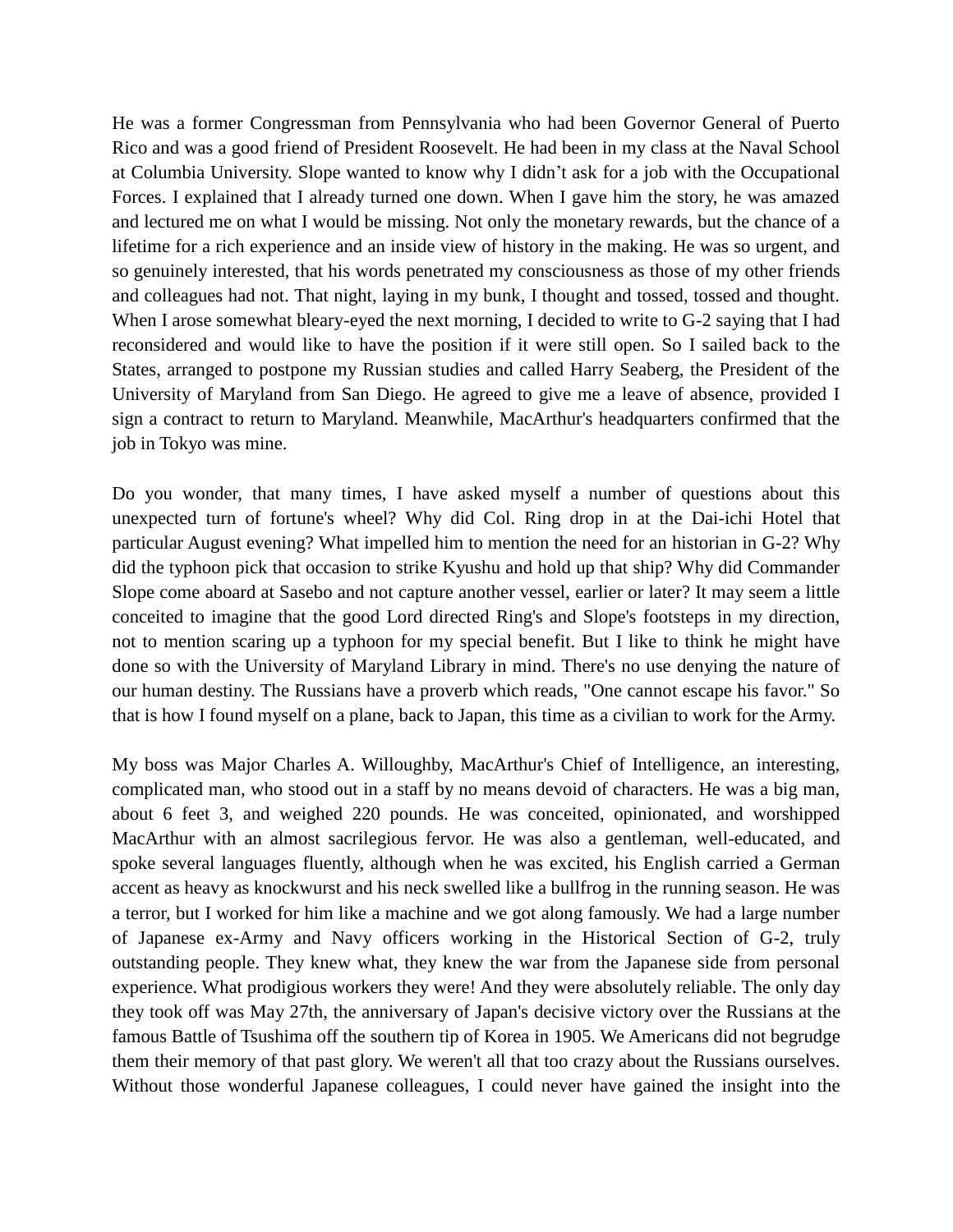Japanese side of the Pacific War, which enabled the G-2 Historical Section to put together accurate histories and explode the few myths which had already begun to take root. Nor could I have moved behind the scenes of the Pearl Harbor operation.

My particular guide, sponsor, and translator was Masataka Chihaya, former officer of the Imperial Navy. Chihaya knew everyone in that organization worth knowing. He became my representative in Japan and continues to be so today. Actually, we are as close as two brothers. As soon as I settled in, I sent for my family. They, too, fell in love with Japan. Our devoted servants in the compound tried their best to spoil the children, especially my son Winnie, who could do no wrong in their eyes, but could in mine.

The excellent brochure you received with your invitation describes the nature and the extent of the materials which I was fortunate enough to secure for Maryland. At one time somebody here at the University, I won't mention his name, conceived the idea that the Occupation forces were collecting these items for the purpose of destroying them. And that if I had not asked for them, they would have gone up in smoke. While it might be romantic to picture myself as a knight in shining armor on a white charger, riding to rescue documents in distress, it would not be accurate. Whatever the faults of the American Occupation brass, they were not willful vandals. The choice was not whether or not to destroy the materials, but which of the institutions interested in them should be the recipient. That fine center, the Hoover Institution on War, Revolution, and Peace at Stanford University badly wanted these documents. So did several other university libraries. I hoped to scoop them in for Maryland, but I could not take the responsibility on my own. So I wrote to President Byrd and Howard Rovelstad, Director of the University Libraries, and told them about the Collection. Now, President Byrd could have said, "Sorry we do not have the space nor facilities to house properly such a large acquisition." And that would've been the truth. He could also have said, "However intrinsically valuable these materials may be, we do not have a program that could utilize them to the best advantage." That, too, would have been the truth. But President Byrd was a man of vision, who could see opportunity rolling over a hill 25 miles away. Later would be time to hunt for a vase, or a recipe, for candy rose petals. He operated on the good old principle, "Gather all ye rosebuds while you may." Thus President Byrd deserves full credit for bringing these materials to Maryland, and I am happy to salute him for it. Upon receipt of his signal, full speed ahead, I put in a strong pitch for the University of Maryland. Thanks to my excellent connections at General Headquarters, Maryland came up the winner.

Then the question arose, how to send these materials back to the University? In those days, this was not a simple matter of going to the Fujiyama Moving and Hauling Company and saying "I have a shipment of 20 tons of books and documents for College Park, USA, you take care of it." Nor could I wander into the Mitsukoshi Department Store in downtown Tokyo and ask for about 540 large wooden boxes. All this had to be done in Army style, by the numbers. First, I would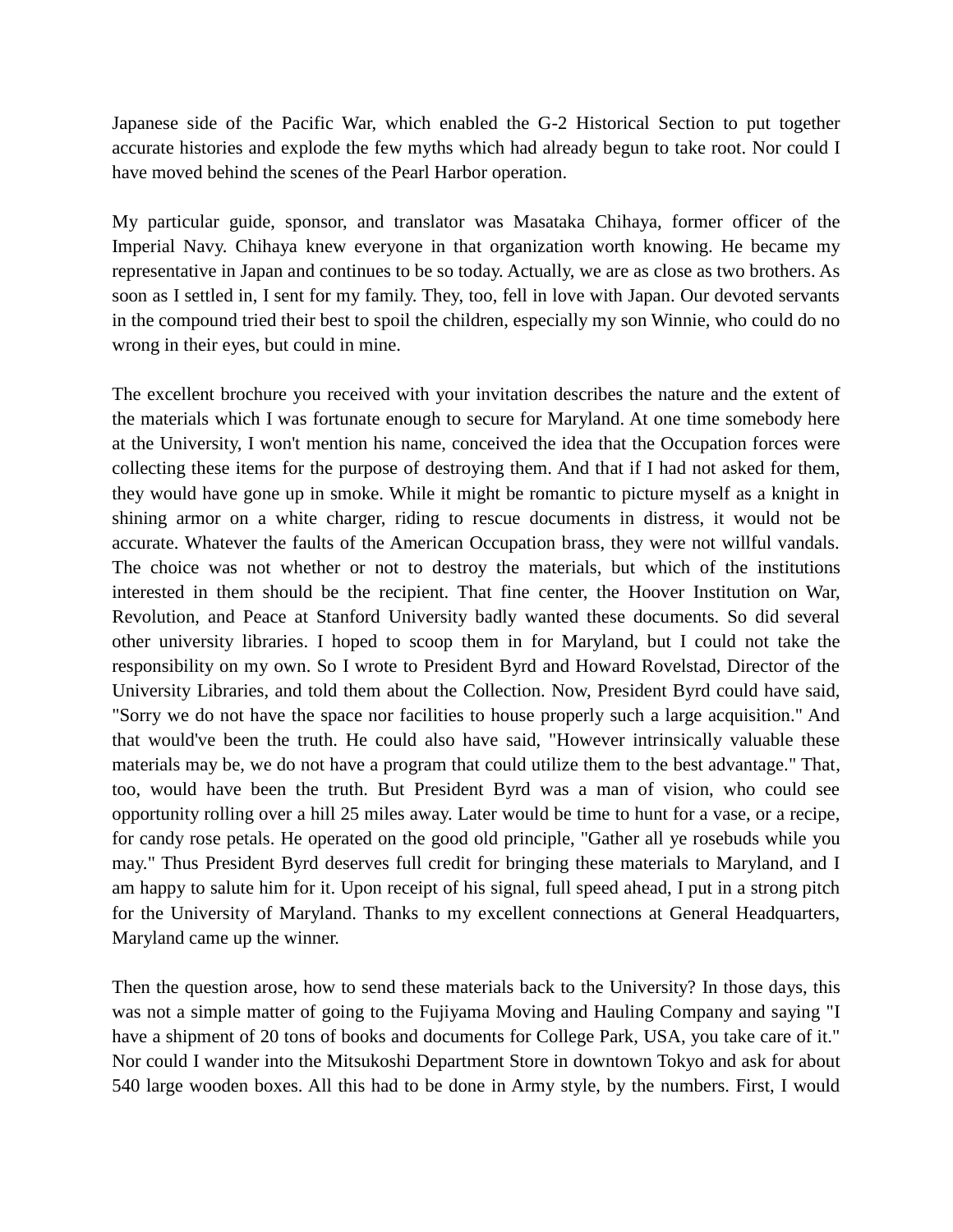have to figure out how much lumber I would need and requisition it. Then I had to requisition carpenters to build the boxes and other labor to fill them. In the meantime, I had a full-time job to fill, so I could only work on this operation at night, on weekends, and on holidays. All told, this project took from the summer of 1949 until the summer of 1951 for sorting, recording, packing, lidding, and shipping.

At last the materials arrived at College Park and for a long time they had to be kept in special storage. When the McKeldin Library was on the drawing board, I had hoped it would be much larger than it turned out to be. I would have liked to see it at least 60 feet longer, 40 feet wider, and 20 feet higher. My eyes have always been bigger than my stomach. But the legislature kept whittling down its appropriations for the library and that was most regrettable. The library has been the poor relation in our university family. Of course, no administrator, high or low, can do anything about this unhappy situation unless money is available. The building of our library holdings is in my opinion a top priority, and we should all do everything in our power to achieve that end. For in a final analysis, the library is the hub around which the intellectual life of a university revolves. All the top-notch universities in the U.S., such as the Ivy League, the big 10, and the West Coast, have first-class libraries. Ours here at Maryland should be second to none. And I am happy to have been privileged to lend a hand toward that goal. I hope I may continue to do so in the future.

Let me end my remarks by expressing some of the deep pride and pleasure that I feel of having had the privilege of serving and knowing three great presidents of this university, President Harry C. Byrd, who blazed the trail at Maryland. Not every man is capable of blazing a trail. But President Byrd was, because he had it where it counted--in his head, in his heart, and deep inside, where the real man in all of us lives. Then came President Wilson Elkins—one of God's great Christian gentlemen. And when you say that about a man, you say virtually everything. I say this not because we have been good friends over the years, but because it is the absolute truth. As many of you know, he took over the presidency at a difficult time. But he did a superior job and moved the university onward and upward in 24 years of outstanding service. Just think--almost a quarter of a century--what a record of achievement! As I look back through the arches of the years, I have often wondered what we would've done without him. Now we have President John S. Toll, who has all the credentials to lead the university to the position of preeminence we all wish for her--a keen mind, ideas, vision, courage, the human touch, the ability to work like a team of horses in harness, and a vital life force. Sometimes however, I fear that this human dynamo might crash right through the new administration building which was dedicated and named in honor of President Elkins last Sunday for his long and distinguished service to the University. Most certainly, we would not like to see that beautiful new edifice wrecked. And of course, we should not want anything drastic to happen to our new President with all the promise he holds for the present and the future. My special appreciation also goes to our fine chancellor, Dr. Robert L. Gluckstern, who in the midst of a most busy schedule took the time, energy, and